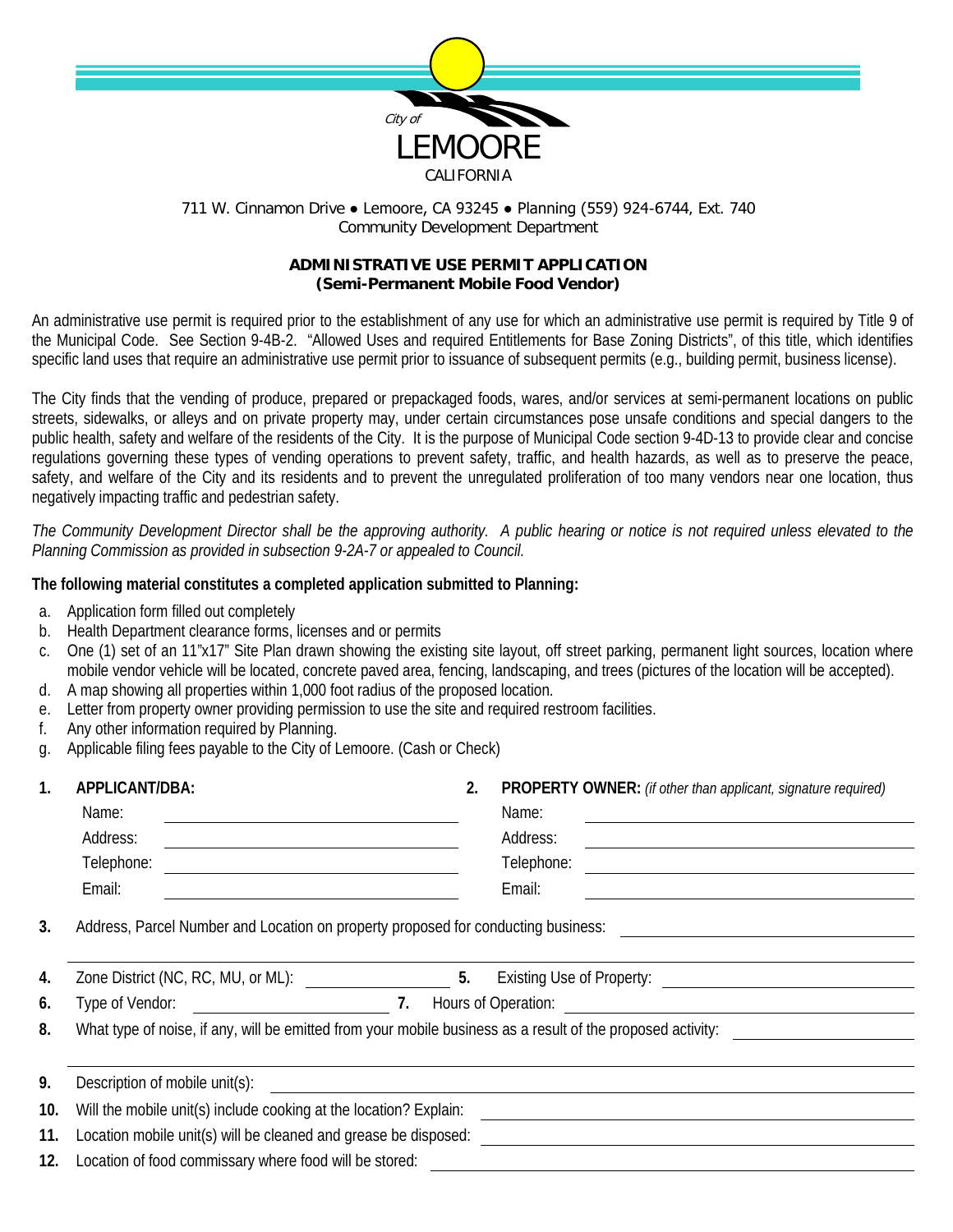**13.** Number and Type of Vehicles/Trailers used for business:

| 14. | Address where mobile unit(s) will be stored when not in use: |  |
|-----|--------------------------------------------------------------|--|
|     |                                                              |  |

|  |  | 15. Home Occupation Required (Yes or No): |  | Rent or Own Property: |  |
|--|--|-------------------------------------------|--|-----------------------|--|
|--|--|-------------------------------------------|--|-----------------------|--|

**16.** Type and location of Signage (if any):

## **CITY STANDARDS (Section 9-4D-13)**

Semi-permanent mobile food vendors shall comply with all of the following development standards:

1. The vehicle must be located on a private "developed site" (as defined in chapter 9-12) zoned neighborhood commercial (NC), regional commercial (RC), mixed use (MU), or light industrial (ML), subject to the following:

a. The owner(s) of the property shall give permission to use the site and required restroom facilities for food service workers within two hundred feet (200') of the vehicle and access to such must be available during the mobile vehicle's business hours. Portable toilets shall not be allowed.

b. Vendor shall not use or permit use of parking spaces on the site if doing so will adversely affect the on-site parking available for the primary use of the site as determined by the city.

c. Vendor cannot interfere with or create hazards for vehicular or pedestrian access, aisles, circulation, driveways, or fire lanes and hydrants.

d. Tables, chairs, shade structures, and trash cans for patrons shall be maintained in a safe and clean manner at all times and removed nightly if used.

e. Hours of operation at an approved semi-permanent location shall be no earlier than seven o'clock (7:00) A.M. and no later than ten o'clock (10:00) P.M., and the vehicle shall be moved each night to an area not open to public view.

f. Food products must be stored at a commissary (as defined in chapter 9-12) approved by the Kings county health department.

g. Vendor shall have adequate lighting to ensure customer safety either on the vehicle or at the location of the vehicle during business hours.

h. There shall be no more than one other semi-permanent mobile food vendor or permanently located vendor of produce, prepared, or prepackaged food located within one thousand feet (1,000') of the site.

2. Vendor shall obtain, display, and keep a current city of Lemoore business license, comply at all times with this section as well as title 3, chapter 5 (food handling) and title 6, chapter 4 (stopping, standing or parking), including section 6-4-10 (peddlers and vendors), of this municipal code, and all other applicable federal, state, and local laws and regulations.

3. Mobile food vehicle shall be entirely self-sufficient in regard to gas, water, and telecommunications. Should any utility hookups or connections to on-site utilities be required, the vendor shall be required to apply for appropriate permits to ensure building and public safety and consistency with applicable building and zoning regulations. Any cords or plugs used from the vehicle to electrical sources shall be appropriately covered or tied down so as to not cause trip hazards and may not be strung across parking lots.

4. All Kings county health department permits/licenses must be obtained, displayed, and kept current at all times and submitted with the administrative review application.

5. Applicants and the subject mobile food vehicles shall comply with all California retail food code provisions (California Health and Safety Code §113700 et seq.), including more specifically, but not limited to, chapter 10, mobile food facilities, of such code and Health and Safety Code §114250.1 regarding the availability of adequate toilet facilities for use by food service personnel within two hundred feet (200') of unit location.

6. Vendor shall display, in plain view and at all times, current permits and licenses in or on the mobile food vehicle.

7. Daily cleanup and disposal of waste products shall be done at an approved commissary with proof of such being provided when renewing the annual business license. The vendor shall not discharge or allow discharge of items from any mobile food vehicle onto the sidewalk,